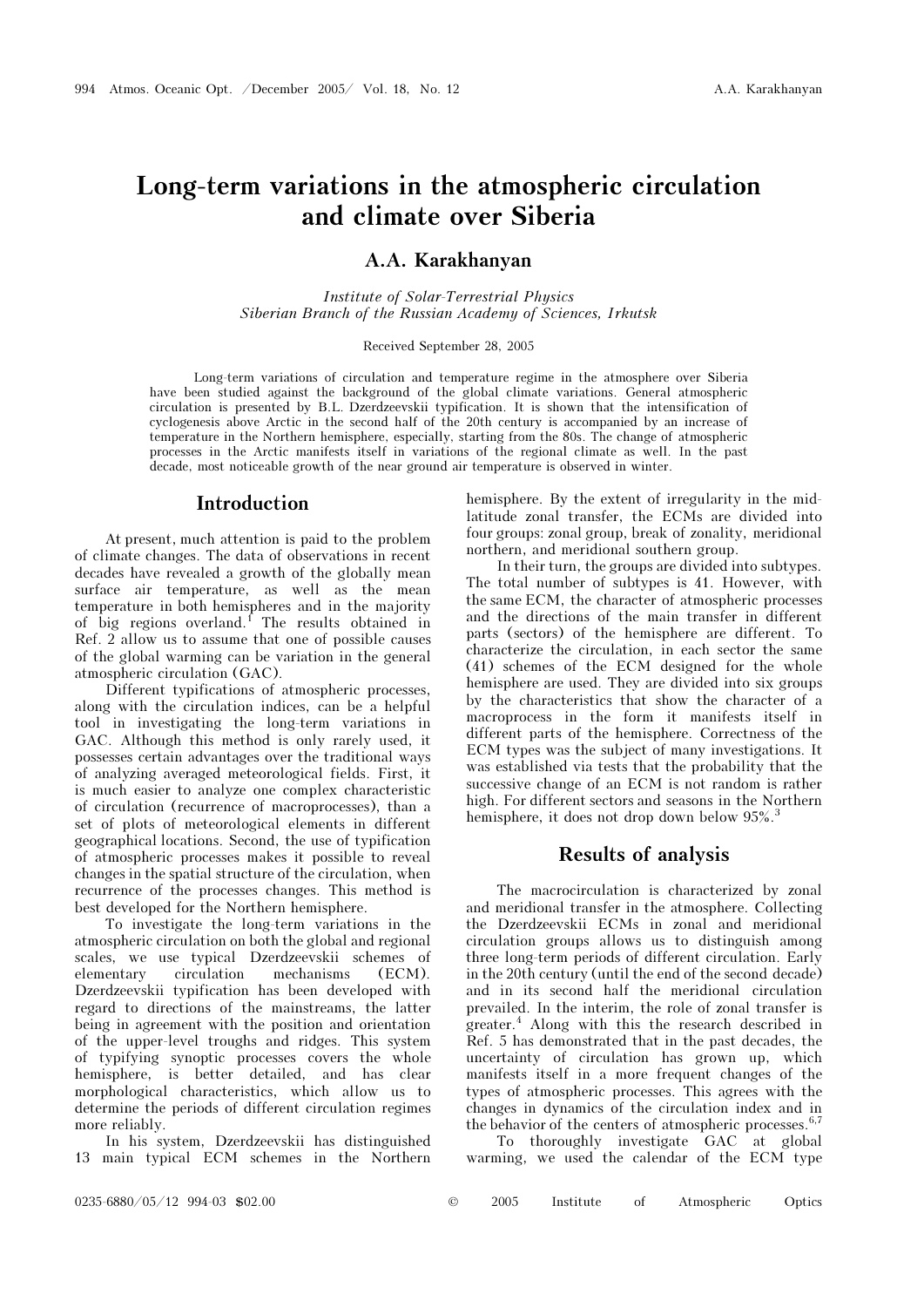change composed at the Institute of Geography, RAS. To statistically characterize the time series of typical schemes, we used the frequency of occurrence of each process, which determines the structure of atmospheric circulation and gives a good understanding of the dynamics of temporal development of atmospheric processes.

Figure 1 illustrates changes in the occurrence of the 13th ECM and in the near-surface air temperature in winter and summer in the Northern hemisphere during the period from 1900 to 2002. The analysis performed shows that starting from the eighties, the circulation of the 13th type (polar cyclonicity) has become more intense both in summer and winter.



Fig. 1. Changes in the frequency of occurrence of the 13th ECM type  $(1)$  and in variations of the near-surface air temperature  $(2)$  in the Northern hemisphere in winter  $(a)$ and summer (b) during the period from 1900 to 2002 (a five-year sliding average).

The highest growth of the frequency of occurrence of the 13th ECM type is observed in winter. It is accompanied by the increase in the near-surface air temperature in the Northern hemisphere. In case of 13th ECM occurrence invasion of cyclones takes place from south in several directions. These cyclones reach the highest latitudes and can even cross the polar basin. As a result, in winter, we observe outbreak of southern air masses to a strongly cooled surface of mainland, which prevents any noticeable anomalies in the air temperature behavior.

Of a special interest are variations in the nearsurface air temperature in the Northern hemisphere in the years from 1940 until 1970 known by a decrease in the global near-surface air temperature and a more frequent occurrence of the 13th ECM, i.e., cyclonic activity developed more intensely in high latitudes and, consequently, in winter air temperature must

increase. A seeming contradiction vanishes in further analysis, which shows that the considered period is characterized by a more frequent occurrence of circulations of the 11th and 12th types, when invasions of polar anticyclones are more frequent (Fig. 2).



Fig. 2. Changes in the frequency of occurrence of the ECM types and near-surface air temperature in the Northern hemisphere in the period from 1900 to 2002: winter (a): occurrences of the 11th and 12th types of the ECM  $(1, 2)$ ; deviations of the near-surface air temperature  $(3)$ ; summer  $(b)$ : occurrence of the 9th and 12th ECM types  $(1, 2)$ ; deviations of the near-surface air temperature (a five-year sliding average has been applied to all the curves).

In the case of occurrence of the eleventh ECM type (typical of winter periods) two strong highpressure belts are formed in the North America and East Asia that integrate the winter continental centers of atmospheric influence and block the westerly air mass transfer. In this case, intense cyclonicity takes place over oceans. The twelfth type of the ECM forms under intensification of polar anticyclone, which gives rise to formation of an additional high-pressure belt over the East Atlantic and Pacific Ocean, or over one of them.

Analysis of the summer variations of GAC shows that starting from the eighties of the 20th century in the atmosphere the processes of the 9th and 12th ECM types prevail being accompanied by the growth of the near-surface air temperature over the hemisphere. In the case of occurrence of the ninth ECM type, two high-pressure belts develop over the Atlantic and Pacific Oceans. In both cases, they interlock with the ridges of subtropical anticyclones. The cyclones pass across Europe along the Far-Eastern coast of Asia and to the North America while anticyclones are being formed over the East Europe and Siberia.